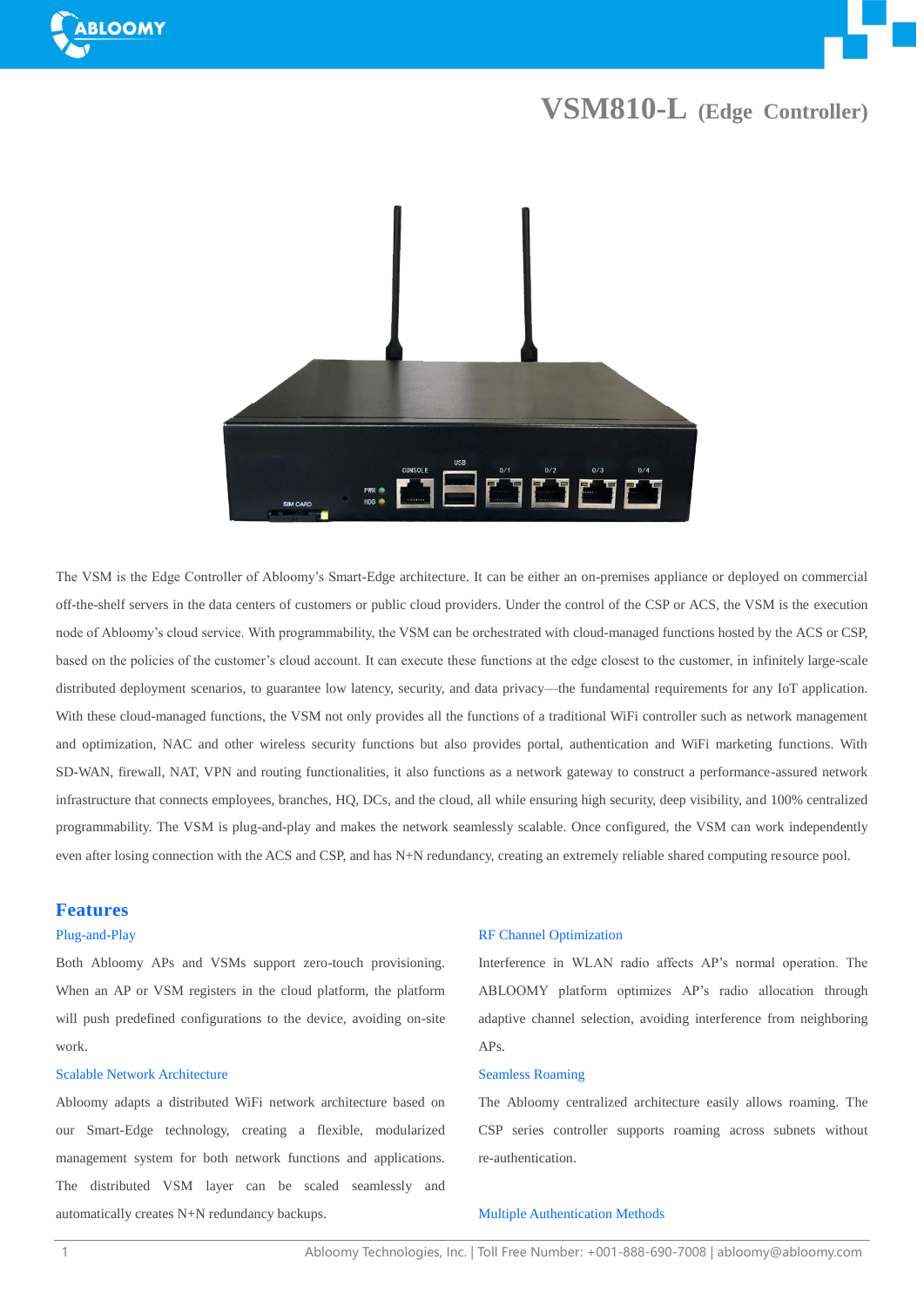Multiple authentication methods are included, such as SMS, WeChat, 802.1X, username and password, non-authentication, automatic authentication and more. After the first SMS/WeChat authentication, subsequent access does not require authentication, which not only improves the user experience, but also saves on SMS expenses.

#### URL Access Control

The VSM can capture and filter browsed URL information based on firewall policies from the CSP.

#### Role Based Access Control

Role based access control is the main advantage of ABLOOMY products. The platform can define different levels of access roles and authorize differentiated services for the users.

#### Flexible Data Forwarding

Based on the policies, the data forwarding can be done either locally by AP locally or centrally by VSM.

## **Hardware Specifications**

#### Ads and Content Operation

Abundant portal templates are available for customers to customize their ad page. The customer can use single page or multi-page portals to present more information.

By caching content locally, customers can save bandwidth by embedding content URL links in the portal page and enabling their Wi-Fi users to locally access videos, articles, and apps, creating a much better user experience. Meanwhile, the backend system will record statistics on viewed and downloaded content to better understand user preferences and fine-tune marketing strategies.

#### Social Media Operation

Social media integration improves the interactions and relationships between businesses and customers, building up long-term marketing strategies.

| <b>VSM</b>                   | <b>VSM810-L</b>                                                                                                                  |
|------------------------------|----------------------------------------------------------------------------------------------------------------------------------|
| <b>Interfaces</b>            | $4*10/100/1000$ Base-T Ethernet ports                                                                                            |
|                              | 1*console port                                                                                                                   |
|                              | $2*USB 2.0$ ports                                                                                                                |
|                              | 1*Full-size Mini PCIe with SIM holder for 3G/4G LTE(WWAN) module with 2 x external antenna holes                                 |
|                              | 1* Mini SIM type                                                                                                                 |
| Weight                       | 2.5kg                                                                                                                            |
| Dimension $(L^*W^*D)$        | 200mm*165mm*44mm desktop                                                                                                         |
| <b>AP Limits</b>             | 64                                                                                                                               |
| <b>Disk</b>                  | 16G SSD                                                                                                                          |
| <b>Power Supply</b>          | 12V DC                                                                                                                           |
| Consumption                  | 36W                                                                                                                              |
| <b>Operating temperature</b> | $0 \text{ }^{\circ}\text{C} \sim 40 \text{ }^{\circ}\text{C}$ (32 $\text{ }^{\circ}\text{F} \sim 104 \text{ }^{\circ}\text{F}$ ) |
| Storage temperature          | -20 °C ~ 80 °C (-68 °F ~ 176 °F)                                                                                                 |
| <b>Humidity</b>              | $10\% \sim 90\%$ , non-condensing                                                                                                |